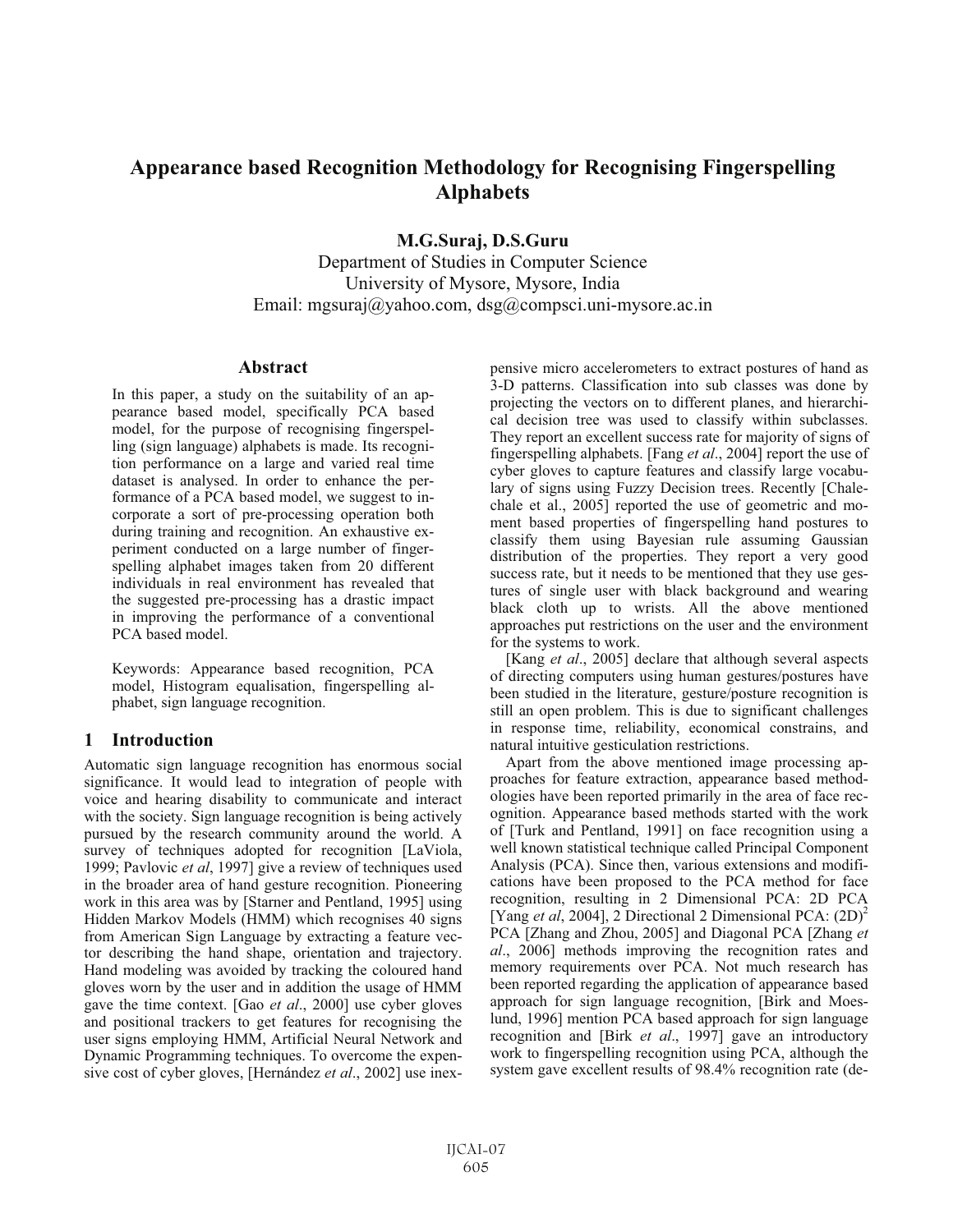fined as number of correct recognitions / total number of test samples), the system was trained using sign images of single user with a black background. They reported the exploration of the system using two users and mention good results, but it should be taken that the hand structure of the second user is similar to the first user in light of the experiments using more users in this work.

In this paper, overcoming the complexity and variability of signs in a large dataset thereby improving the performance of the PCA algorithm using standard image processing techniques is explored. Image processing methods like smoothing and contrast enhancement of the images are applied before using them in training and recognition phases. A novel approach to enhance the performance of the appearance based methodology of using PCA in general conditions is presented. No restrictions on the user and the environment are imposed except that of a plain background. In fact, the proposed method overcomes the reduced performance of PCA due to its usage in general environment. An extensive experimentation is done using PCA for recognition of fingerspelling alphabets on a large dataset created by capturing 24 fingerspelling alphabets made by 20 users, with 6 samples of each alphabet, resulting in 2880 signs. Experiments show that the proposed image processing methodology gives better results compared to conventional PCA.

The paper is organised as follows. Section 2 gives an overview of PCA. The proposed method is described in Section 3. Section 4 contains the experimental details and results. The paper concludes with discussions and future avenues in Section 5.

# **2 Appearance based recognition using PCA: An Overview**

The concept of Eigen Faces, an appearance based recognition methodology was given by [Turk and Pentland, 1991]. The PCA procedure consists of an offline training phase and online recognition phase.

In the training phase, the samples of the data on which the system needs to recognise are used to create an Eigen matrix which transforms the samples in the image space into points in the Eigen space. Let  $S = \{s_1, s_2, s_3 \dots s_n\}$  be a set of *n* image samples of size  $N \times N$  taken for training the system. The image samples are taken as gray scale images and are transformed from 2-D matrix to 1-D column vector of size  $N^2 \times 1$  by placing the image matrix columns consecutively. The transformed vector denotes a point in  $N^2$  dimensional space. These column vectors of *n* images are placed column wise to form the data matrix *A* of dimensions  $N^2 \times n$ .

$$
A = \left[ a^1, \ldots a^n \right]
$$

and  $\overline{A}$  be the mean vector of the data vectors in the matrix *A* given by

$$
\overline{A} = \frac{1}{n} \sum_{k} a^{(k)}
$$

The vectors of the data matrix *A* are centred by subtracting the mean vector *A* from all the columns vectors of *A* to get the covariance matrix *C* of the column vectors, and is given by

$$
C = [A - \overline{A}][A - \overline{A}]^{T}
$$

having the dimensions  $N^2 \times N^2$ . Eigen vectors *E* of the covariance matrix *C* are computed. *E* is a matrix of  $N^2 \times N^2$  dimensions, and eigen vectors are sorted on the basis of corresponding eigen values

$$
V = \{v_1, v_2, v_3 \dots v_{N^2}\}
$$

of the eigen vectors, to result in the transformation matrix *X* where

$$
X=[X^1,\ldots,X^{N^2}]
$$

Here the corresponding eigen values of the vectors in *X* are ordered such that

 $v_{x^1} > v_{x^2} > ... > v_{x^{N^2}}$ 

The data matrix *A* is projected on to the eigen space to get *P* consisting *n* columns, where

 $P = X^T A$ 

and each column in *P* signifies a transformed point in the eigen space of  $N^2 \times N^2$  dimensions.

The advantage of transforming the image into eigen space is that the dimensions required to represent the image can be reduced to  $m \ll N^2$ , that is, the top  $\overline{m}$  co-ordinate points of a transformed column vector in *P* matrix would represent the image with very little loss of information.

In the recognition phase, the image *I* to be recognised is converted to 1-D vector form *J* as mentioned above and is projected on to the eigen space to get *Z* where

$$
Z = X^T J
$$

and the Euclidian distance measure *d* between *Z* and all the projected samples in *P* is computed,

$$
d = dist(Z P^{k}) = ||Z - P^{k}|| = \sqrt{\sum_{j=1}^{m} (Z - P_{j}^{k})^{2}}
$$

the sample label *k* of the sample in *P* with minimum *d* is taken as the recognised label of *Z*.

#### **3 Proposed scheme**

PCA has been used for recognition on constrained dataset. Using PCA on real data with good recognition rate is a challenge. Towards that goal, the proposed scheme incorporates a pre-processing step in the training and recognition phase of the PCA model. The images are processed and then are used for training and recognition. Smoothing and contrast enhancement of images are the processing steps that are proposed to be incorporated.

A well known adaptive process known as wiener filter is used for smoothing, where the process adapts itself to local image variance. When the variance is large, the wiener filter performs little smoothing, when the variance is small, it performs more smoothing, thereby preserving edges in the images. The results are often better than linear filtering, however, it does require more computation time than linear filtering.

The other proposed process extends the use of sobel filter. The sobel filter has the property of detecting the edges in the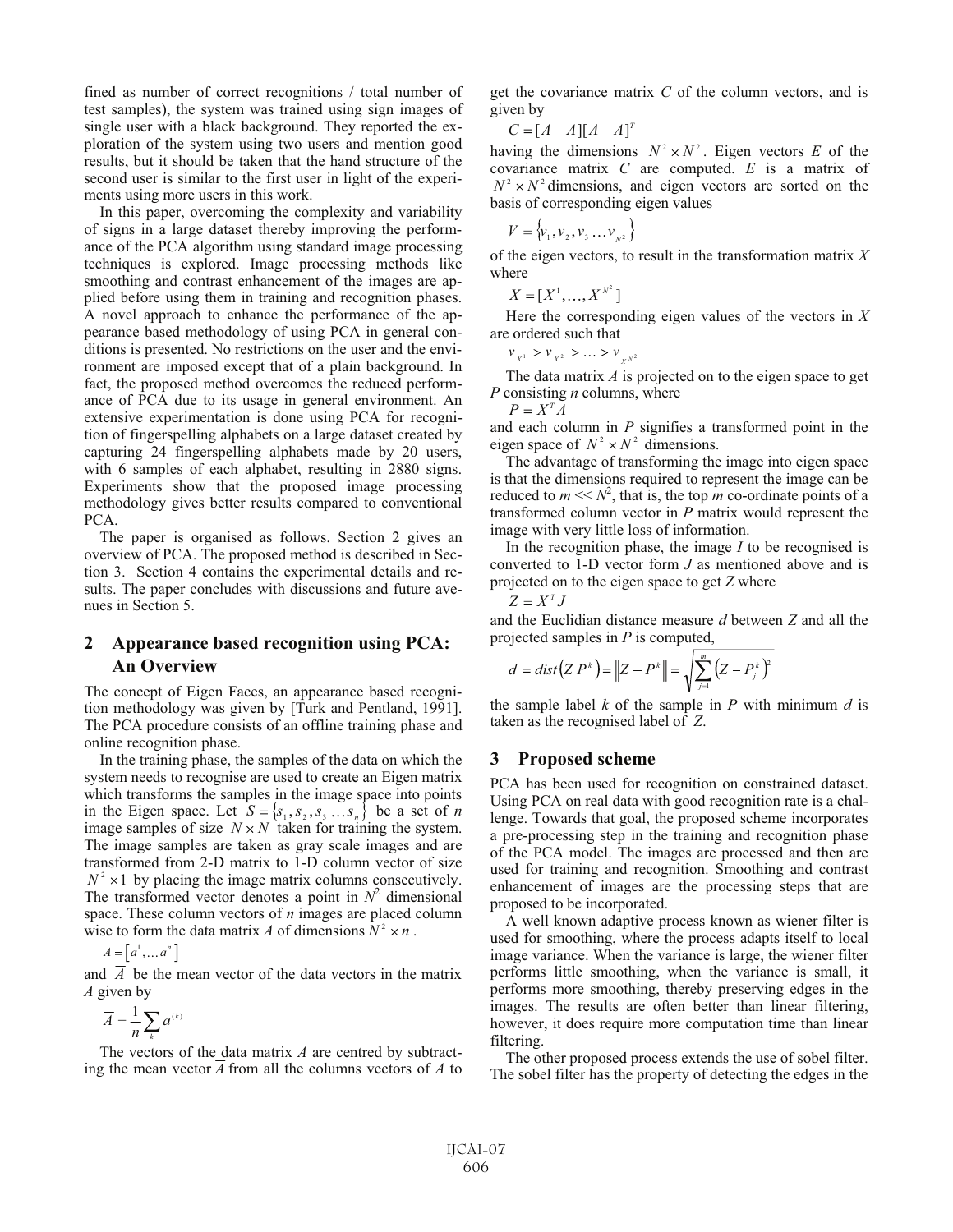horizontal or vertical direction as specified. In this work, it is first used to get the horizontal edge mapped image which is added back to the image to get an enhanced image. Horizontal edge detecting sobel mask *S* is given as

$$
S = \begin{bmatrix} 1 & 2 & 1 \\ 0 & 0 & 0 \\ -1 & -2 & -1 \end{bmatrix}
$$

Block wise application of the above mentioned mask on an image results in horizontal edge image. A *filter* can be defined over block wise application of the mask on the image *I* as to get an edge image *E*,

 $E = filter(S, I)$ 

which is in turn is added to the original image *I* to get an enhanced image *K*, where

 $K = I + E$ 

The resulting image *K* is used in training and recognition phases.

Another image processing technique is histogram equalisation of images. This process results in a contrast adjusted image by increasing the local contrast. This process employs a monotonic, non-linear mapping which re-assigns the gray values of pixels in the input image such that the output image contains a uniform distribution of gray values (i.e. a flat histogram). This technique is useful in comparison processes because of its effective detail enhancement.

A gray levels reduction technique is also proposed, it increases the contrast in the image by reducing the number of gray levels in the image from 256 to 3 levels. This reduction in image gray levels is done by partitioning the gray level range into 3 sub ranges.

Let  $I = \{g_1, g_2, g_3, \dots g_r\}$  be an image containing *r* gray levels. If the gray levels are in predefined ranges, they are re-assigned to arbitrarily unique 3 gray levels  $L_1$ ,  $L_2$ , and  $L_3$ , i.e.,

$$
I = \begin{cases} g_i = L_1 \forall i = 1, \dots p \\ g_i = L_2 \forall i = p+1, \dots q \\ g_i = L_3 \forall i = q+1, \dots r \end{cases}
$$

The resulting image *I* contains only 3 gray levels and high contrast. After extensive experimentation, the gray level sub range markers *p* and *q* are taken as 99 and 174 respectively and substituting gray levels  $L_1$ ,  $L_2$ , and  $L_3$  are taken as 50, 150 and 200 respectively. All the images used in the experiment have 256 gray levels.

After application of the image processing technique, the resulting images are used for the training and recognition phases of the PCA model.

Thus, the system training algorithm is as follows.

**Algorithm:** Training

**Input:** Fingerspelling training images

**Output:** Fingerspelling image features, eigen vector matrix, feature matrix

#### **Method:**

Step 1: Apply any of the discussed pre-processing techniques to the training images.

- Step 2: Transform the training images into column vector by appending the columns in the image consecutively.
- Step 3: Build the data matrix *A* of image column vectors with a label vector *L* having the corresponding alphabet names of the image columns in *A*.
- Step 4: Get mean column vector *M* of the data matrix *A*.
- Step 5: Subtract mean *M* from each of the columns of *A* to result in mean centered matrix *A*.
- Step 6: Compute the covariance matrix *C* of *A* as  $C = AA^T$ .
- Step 7: Obtain eigen vectors matrix *E* and eigen values vector  $V$  of  $\overline{C}$ .
- Step 8: Rearrange the eigen vector columns in *E* as the corresponding eigen values in *V* are sorted in descending order.
- Step 9: Project the centered matrix *A* onto *E* to get feature matrix  $P = E^{T} A$ .

Training ends.

Following is the algorithm designed for recognition.

**Algorithm:** Recognition

**Input:** Fingerspelling image *I* to be recognised, number of dimensions to be considered *m*, feature matrix *P*, eigen vectors matrix *E*, mean vector *M*, labels vector *L*

**Output:** Classification label of input image

**Method:** 

- Step 1: Apply the respective pre-processing technique on *I*
- Step 2: Transform the processed image *I* into a column vector *J* by placing the columns in the image consecutively.
- Step 3: Subtract the mean vector *M* from the image vector *J*,  $J = J - M$ .
- Step 4: Project the image vector *J* onto the eigen matrix E to get the feature vector  $Z = E<sup>T</sup>J$ .
- Step 5: Compute the Euclidian distance *d* between the feature vector *Z* and all the column vectors in the feature matrix *P* considering only *m* elements in the vectors and identify the column having the minimum distance *d*.
- Step 6: Obtain the label from vector *L* corresponding to the column identified in *P* having the minimum distance to *Z*.

Recognition ends.

## **4 Experimental Results**

This section presents the results of the experiments conducted to substantiate the performance enhancement of PCA using the proposed methodology.

To robustly test the performance of the proposed work, large dataset of fingerspelling signs is built up.

# **4.1 Dataset of fingerspelling signs**

User images were captured by a web cam with plain background. The alphabets 'j' and 'z' are dynamic signs consisting of hand movement and thus, only static signs are considered in this work. Hence those two alphabet signs are not considered. Signs of 24 fingerspelling alphabets made by 20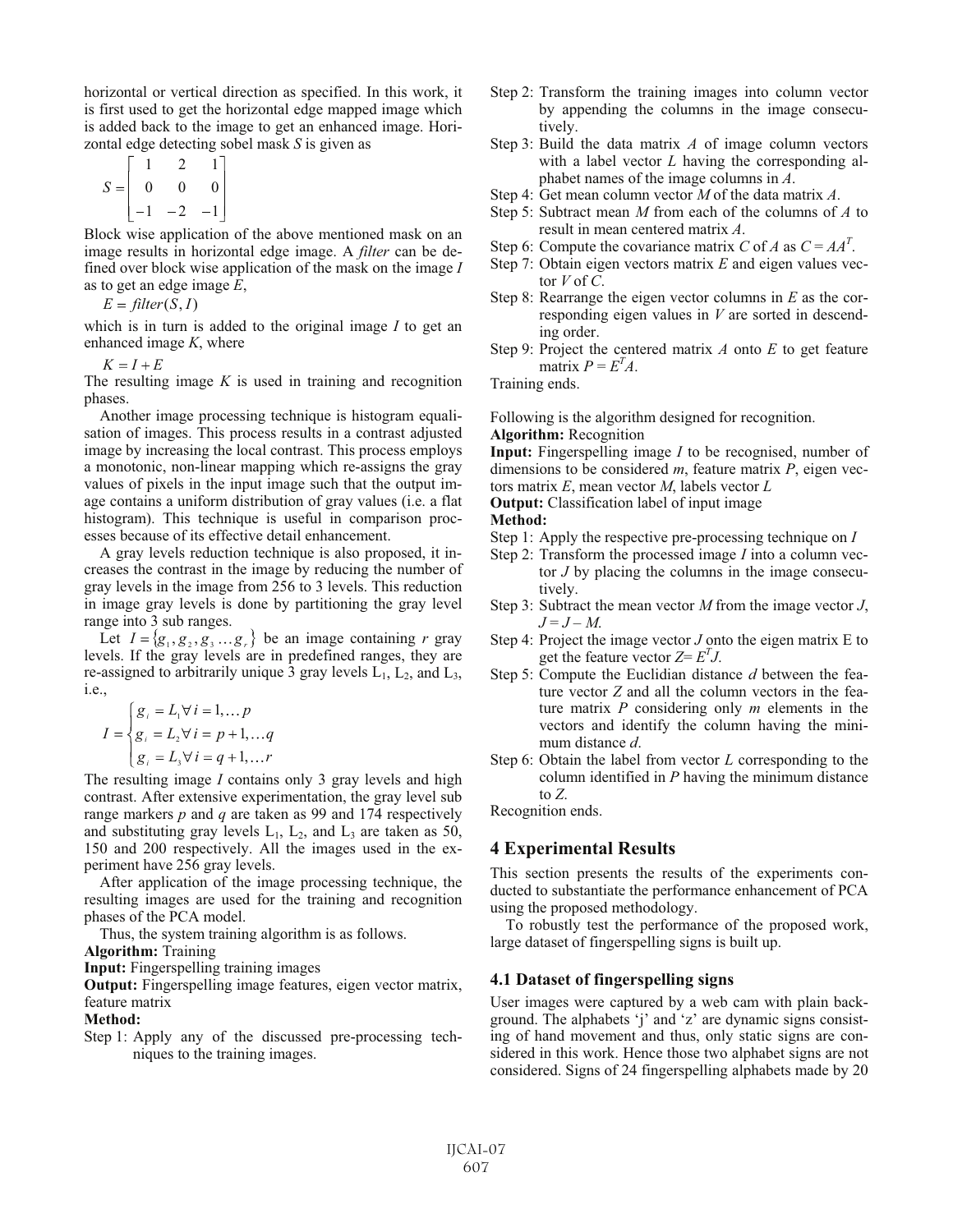users were captured, with 6 samples of each alphabet, resulting in 2880 signs. A few sample images are given in Figure 1.

The sign images were cropped to get hand area images, Figure 2 shows the result of cropping the sample images in Figure 1. Since PCA requires all the vectors to be of same size, all the images are resized to  $50 \times 50$  dimensions, Figure 3 presents the resized sample images. Figure 4 shows the result of application of smoothing using wiener filter to the samples images. Result of extended sobel filter application is in Figure 5. Histogram equalisation result is in Figure 6 and Figure 7 shows the result of gray levels reduction.





Figure 1: Captured images of alphabets a,b,c,d,e,f,g and h



Figure 2: Segmented images of the alphabets



Figure 3: Resized images of the segmented images



Figure 4: Result of smoothing operation using wiener filter.



Figure 5: Result of extended sobel filter operation



Figure 6: Result of Histogram equalisation



Figure 7: Application of gray levels reduction operation.

Out of the 6 samples for each alphabet from each user in the above mentioned dataset, 4 samples are considered for training the model (totalling 1920 images). Remaining 2 samples for each alphabet from each user is considered for testing in recognition phase (totalling 960 images).

During recognition, various dimensions (*m*) are considered while computing the Euclidian distance measure. Recognition rate is defined as the ratio of successful recognition of sample image to the number of samples used for testing in recognition phase. Results of the experiments are tabulated in Table 8. The best performances of different methods are highlighted.

| Image<br>Processing                   | <b>Dimensions used for Recognition phase</b> |      |      |      |      |      |      |      |  |
|---------------------------------------|----------------------------------------------|------|------|------|------|------|------|------|--|
| <b>Methods</b>                        | 5                                            | 10   | 15   | 20   | 25   | 30   | 35   | 40   |  |
| Original<br><b>PCA</b>                | 55.6                                         | 74.8 | 78.8 | 81.1 | 82.7 | 83.6 | 83.4 | 84.3 |  |
| PCA with<br>Smoothing                 | 55.9                                         | 74.7 | 79.1 | 81.4 | 83.1 | 83.9 | 84.5 | 84.2 |  |
| PCA with<br>extended<br>sobel filter  | 60.4                                         | 77.6 | 82.4 | 85.5 | 85.8 | 85.3 | 85.9 | 86.4 |  |
| PCA with<br>Histogram<br>equalisation | 55.1                                         | 75.1 | 80.0 | 81.8 | 83.8 | 85.4 | 85.6 | 85.6 |  |
| PCA with<br>gray levels<br>reduction  | 57.8                                         | 77.1 | 81.0 | 84.5 | 84.4 | 86.7 | 86.5 | 86.2 |  |

Table 8: Recognition rates in percentages on application of image-processing techniques.

Performance results of various techniques are graphically represented in Figure 9. From Table 8 and Figure 9 it is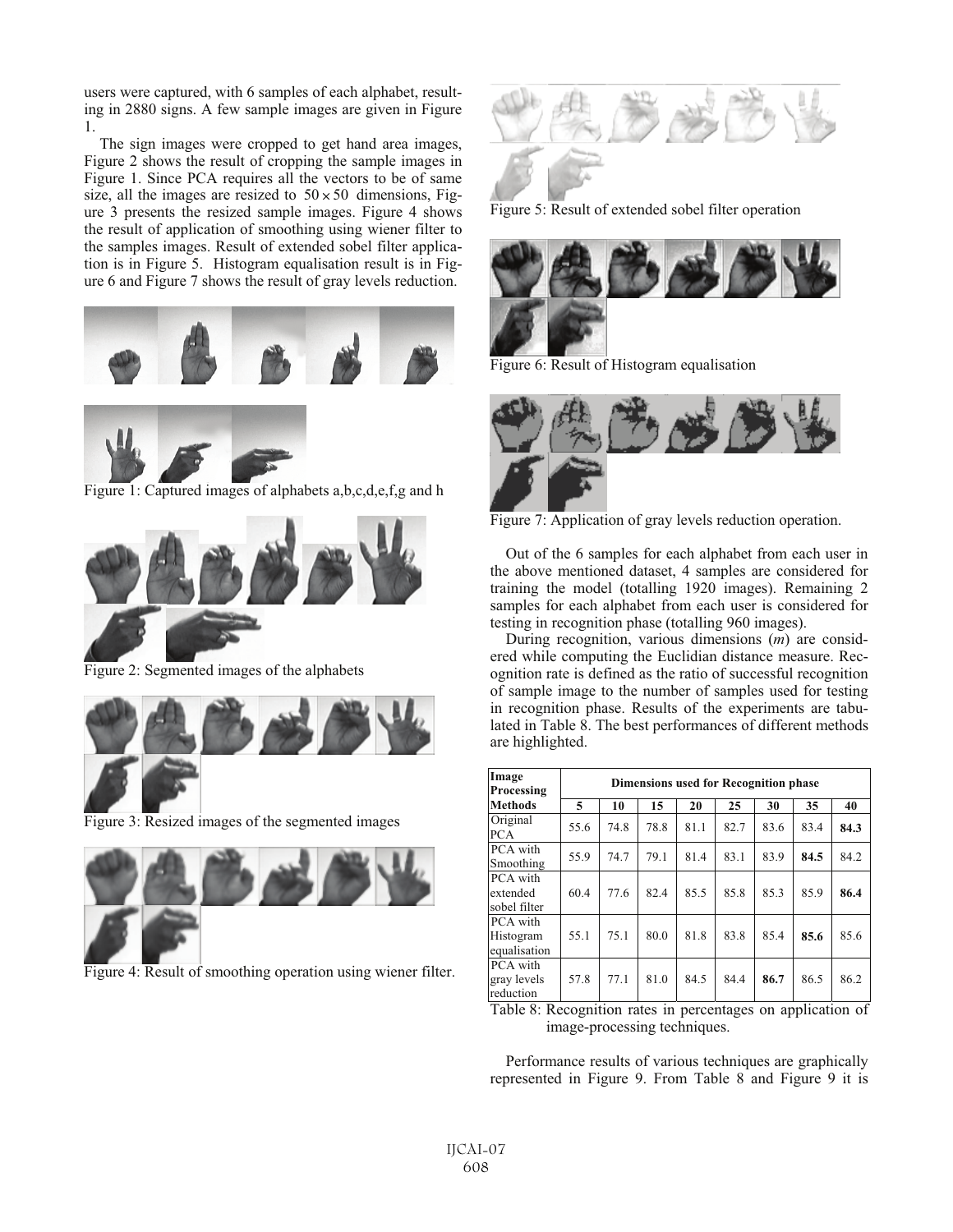clear that the proposed method achieves better result than standard processes that too at lower dimensions.



Figure 9: Performance in percentages on application of image processing techniques

[Salzberg, 1997] outlines an approach for experimental data setup to make a robust comparative analysis of classifying methods. Similar to it, the dataset of signs is divided into different combinations of subsets for training and testing phases of the methods. The dataset has 6 samples from each of the 20 users for each alphabet, out of which 4 samples are taken for training and 2 samples are taken for testing. Totally we get 15 ( $\epsilon_{6}C_{4}$ ) combinations for dividing the dataset into a training set of 4 samples and remaining 2 samples for testing in recognition phase. After 15 runs of each algorithm on different sub sets, the average of the recognition rates is taken as the overall performance of the method.

This experimental setup is used to test the effectiveness of the proposed method, it is used along with the standard techniques mentioned above for comparing the performance of other appearance based procedures like 2D PCA,  $(2D)^2$ PCA and Diagonal PCA and its effectiveness is apparent from Table 10 and its chart in Figure 11.

| <b>Image Process-</b>     | <b>Appearance Based Methods</b> |                  |                        |                               |  |  |  |  |
|---------------------------|---------------------------------|------------------|------------------------|-------------------------------|--|--|--|--|
| ing Methods               | <b>PCA</b>                      | 2D<br><b>PCA</b> | $(2D)^2$<br><b>PCA</b> | <b>Diagonal</b><br><b>PCA</b> |  |  |  |  |
| Original method           | 86.17                           | 88.66            | 84.52                  | 88.98                         |  |  |  |  |
| Wiener filter             | 86.45                           | 88.74            | 84.38                  | 88.91                         |  |  |  |  |
| Extended sobel<br>Filter  | 88.75                           | 89.68            | 86.68                  | 90.12                         |  |  |  |  |
| Histogram<br>equalisation | 87.03                           | 89.52            | 86.1                   | 90.17                         |  |  |  |  |
| Gray levels<br>reduction  | 88.16                           | 89.74            | 86.86                  | 90.08                         |  |  |  |  |

Table 10: Recognition rates in percentages on application of image-processing techniques



Figure 11: Performance rates in percentages on application of image-processing techniques

From Table 8, Table 10, Figure 9 and Figure 11, it is apparent that the proposed filter procedure increases the performance of the appearance based methods.

# **5 Discussion and Conclusion:**

Application of image processing techniques definitely helps in increasing the performance of appearance based methodologies for fingerspelling recognition. Techniques like smoothing and contrast enhancement using wiener filter, extended sobel filter, histogram equalisation techniques and a novel gray levels reduction technique are applied resulting in much improvement in performance of PCA. To further show its effectiveness, other methods like 2D PCA,  $(2D)^2$ PCA and Diagonal PCA are considered and their performances are compared, further reinforcing the effectiveness of the application of pre-processing techniques.

Although the gray sub range bounds in gray level reduction technique are chosen experimentally, further work in this direction would definitely give a basis for choosing the bounds and thereby making the technique adaptive.

#### **References**

- [Birk and Moeslund, 1996] Henrik Birk and Thomas B. Moeslund. Recognizing Gestures From the Hand Alphabet Using Principal Component Analysis, *Master Thesis*, 1996.
- [Birk *et al*., 1997] Henrik Birk, Thomas B. Moeslund and Claus B. Madsen. Real-Time Recognition of Hand Alphabet Gestures Using Principal Component Analysis, In *Proceedings of the 10th Scandinavian Conference on Image Analysis* (SCIA'97), Lappeenranta, Finland, 1997.
- [Chalechale et al., 2005] Abdolah Chalechale, Farzad Safaei, Golshah Nagdy and Prashan Premaratne. Hand posture analysis for visual-based human-machine interface, In *Proceedings of the Workshop on Digital Image Computing* WDIC2005, pages 91-96. 2005.